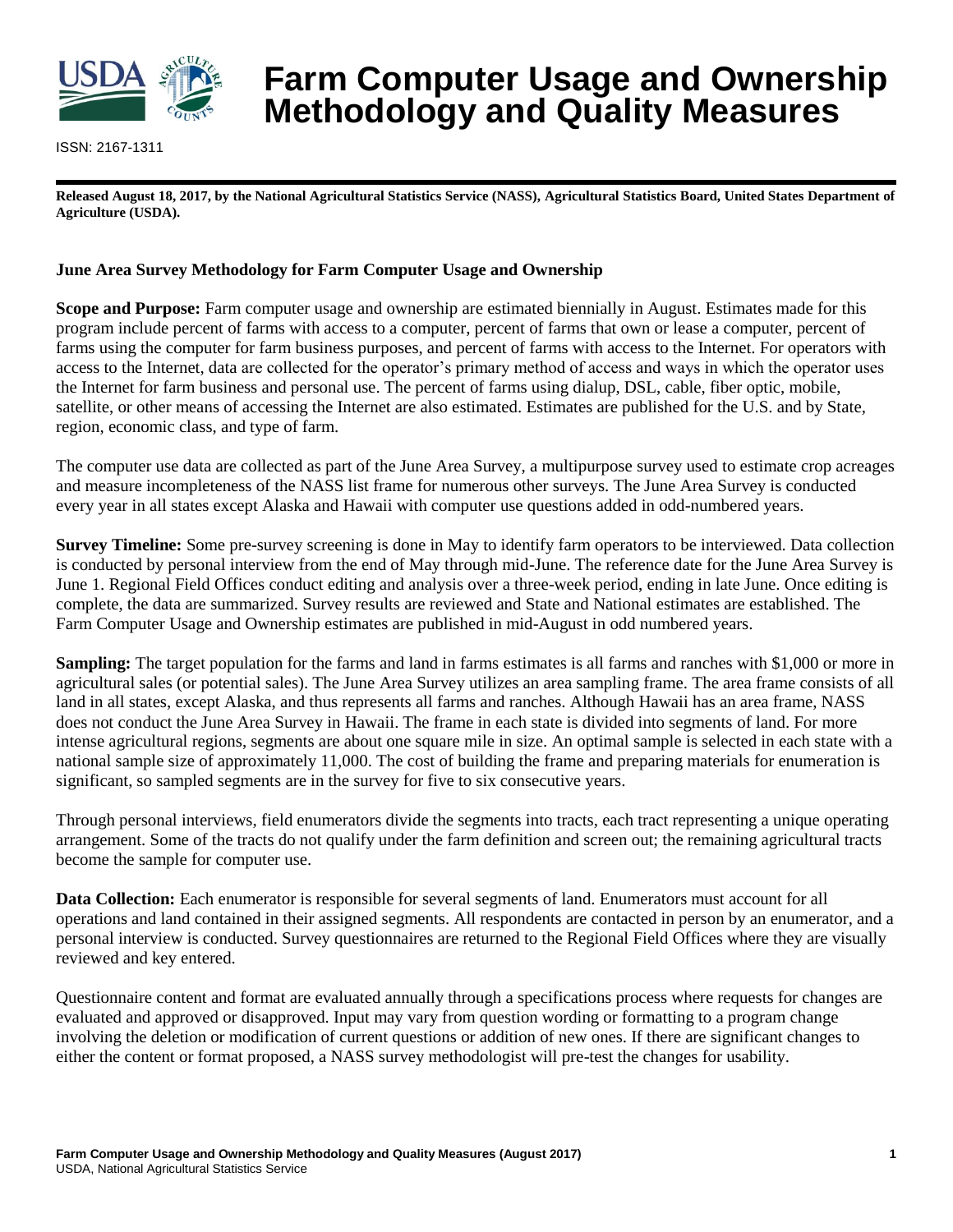All federal data collections require approval by the Office of Management and Budget (OMB). NASS must document the public need for the data, show the design applies sound statistical practice, ensure the data do not already exist elsewhere, and that the public is not excessively burdened. The June Area questionnaire must display an active OMB number that gives NASS the authority to conduct the survey, a statement of the purpose of the survey and the use of the data being collected, a response burden statement that gives an estimate of the time required to complete the form, a confidentiality statement that the respondent's information will only be used for statistical purposes in combination with other producers, and a statement saying that response to the survey is voluntary and not required by law.

**Survey Edit:** As survey data are collected and captured, data are edited for consistency and reasonableness using automated systems. Reported data are edited as a batch of data when first captured. The edit logic ensures the coding of administrative data follows the methodological rules associated with the survey design. Relationships between data items (i.e. responses to individual questions) on the current survey are verified. Some data items in the current survey are compared to data items from earlier surveys to ensure certain relationships are logical. The edit will determine the status of each record to be either "dirty" or "clean" (i.e. failing or passing the edit requirements for consistency and reasonableness). Records that fail edit requirements must be updated or must be certified by an analyst to be exempt from the failed edit requirement. Only records that pass edit requirements are eligible for final summary.

**Nonsampling Errors:** Nonsampling errors are present in any survey process. These errors include reporting, recording, and editing errors. Steps are taken to minimize these errors, such as comprehensive interviewer training, validation, and verification of processing systems, application of detailed computer edits, and evaluation of the data via the analysis tools.

**Estimators:** The June Area computer use estimates utilize a weighted segment estimator. Response to the June Area Survey is voluntary. Some producers refuse to participate in the survey, others cannot be located during the data collection period, and some submit incomplete reports. These nonrespondents must be accounted for if accurate estimates of computer usage are to be made. For the computer use data, nonresponse is accounted for by adjusting the sampling weights of good respondents to account for the nonrespondents. Adjustments are made within stratum by state which compensates for non-uniform response across strata.

**Estimation:** The computer use data are separated from the June Area dataset and summarized. Since all States conduct identical surveys, the State data can be pooled and national survey results computed. The summary results provide point estimates and their standard errors for each data series being estimated. It also provides information used to assess the performance of the current survey and evaluate the consistency of the survey estimates, such as percents by farm types and economic sales classes and survey response rates.

Survey results are delivered to a subject matter specialist for review and acceptance. All review is performed in NASS's Washington, D.C. Headquarters. Current results are reviewed, in tabular form, against the historical data series for consistency and reasonableness. State results are examined by region for geographic consistency. Any irregularities revealed in the analysis are investigated and, when necessary, resolved. Survey results are adopted as the official estimate except in a few instances where strong justification supports a deviation from the summarized data. In these instances, the estimates are evaluated and adjusted based on data relationships in the other States within the same region. All estimates are subject to supervisory approval before being released by the Agricultural Statistics Board.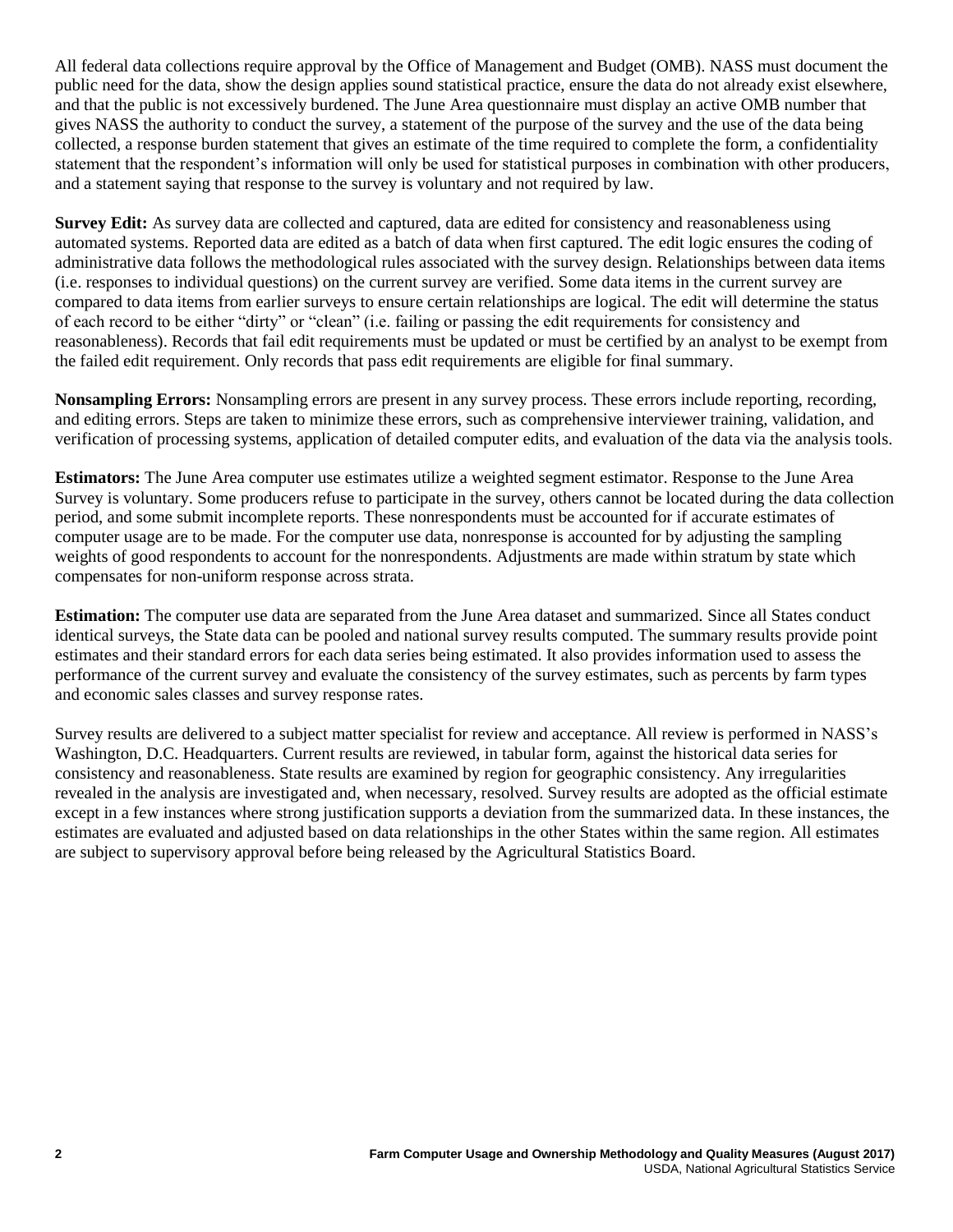# **Quality Metrics for Farm Computer Usage and Ownership**

**Purpose and Definitions:** Under the guidance of the Statistical Policy Office of the Office of Management and Budget (OMB), the United States Department of Agriculture's National Agricultural Statistics Service (NASS) provides data users with quality metrics for its published data series. The metrics tables below describe the performance data for the survey contributing to the publication. The accuracy of data products may be evaluated through sampling and nonsampling error. The measurement of error due to sampling in the current period is evaluated by the coefficient of variation for each estimated item. Nonsampling error is evaluated by response rates.

**Farm Tract** is a portion of a sampled segment that represents a unique operating arrangement that meets the definition of a farm.

**Sample Size** is the total number of farm tracts found in the sampled segments in the June Area Survey. **Response rates** measure the proportion of total farm tracts responding to the computer use questions. **Coefficient of Variation** provides a measure of the size for the standard error relative to the point estimate and is used to measure the relative precision of the results of a survey estimator.

**June Area Survey Computer Use Sample Size and Response Rates:** To assist in evaluating the performance of the estimates in the Farm Computer Usage and Ownership report, the sample size and response rates are displayed. The sample size changes from year to year as the number of farm tracts identified within the sampled segments varies.

#### **June Area Survey Sample Size and Response Rates – United States: 2013, 2015, and 2017**

|               | 2013        | 2013          | 2015        | 2015          | 2017        | 2017          |
|---------------|-------------|---------------|-------------|---------------|-------------|---------------|
|               | Sample size | Response rate | Sample size | Response rate | Sample size | Response rate |
|               | (number)    | (percent)     | (number)    | (percent)     | (number)    | (percent)     |
| United States | 37,167      | 77.6          | 39,257      | 75.5          | 37,831      | 68.1          |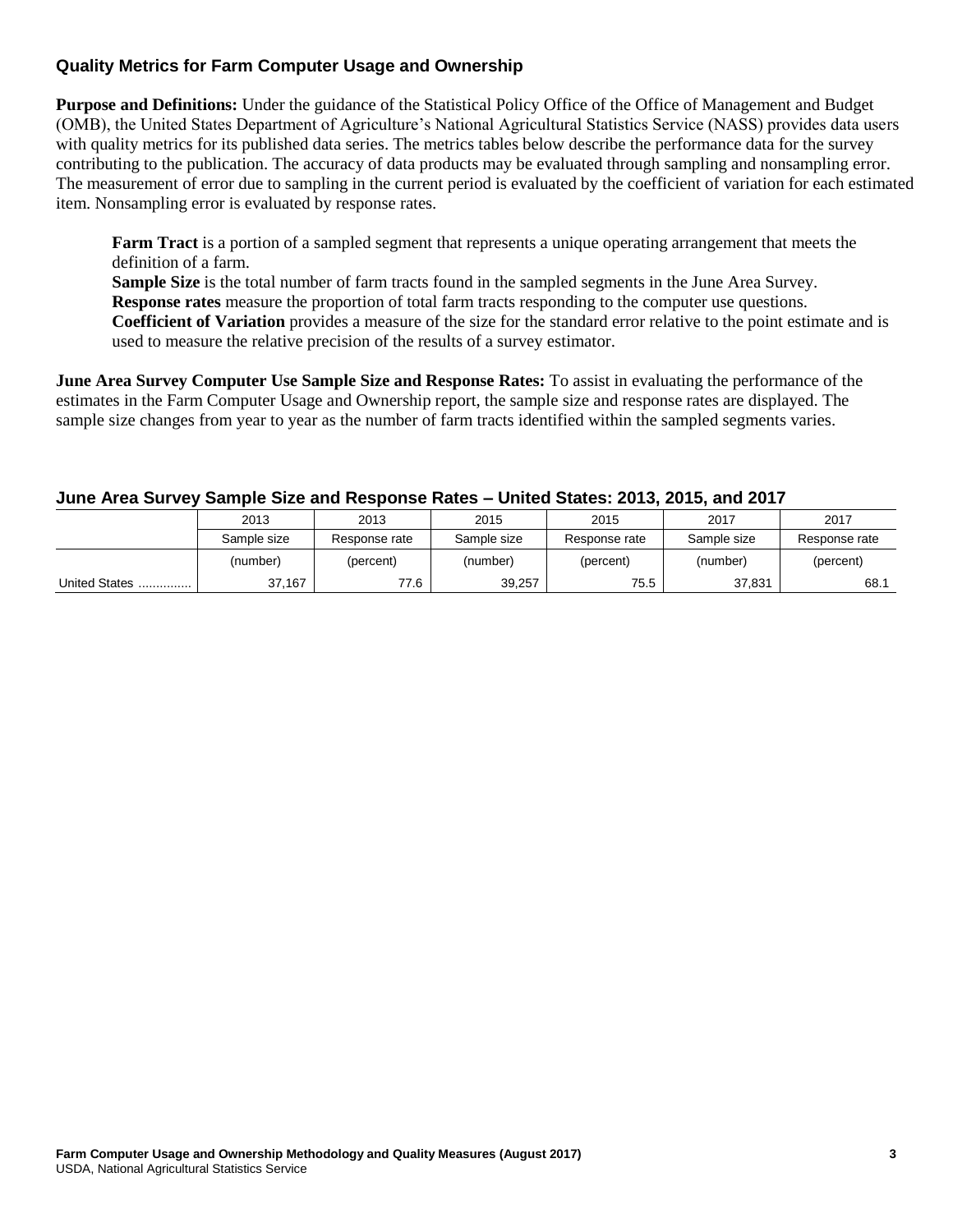## **Quality Metrics for Farm Computer Usage – States and United States: 2013, 2015, and 2017**

|                            | Coefficients of variation |                 |           |                   |           |           |
|----------------------------|---------------------------|-----------------|-----------|-------------------|-----------|-----------|
|                            |                           | Farms with      |           | Farms that own or |           |           |
| <b>State</b>               |                           | computer access |           | lease computers   |           |           |
|                            | 2013                      | 2015            | 2017      | 2013              | 2015      | 2017      |
|                            | (percent)                 | (percent)       | (percent) | (percent)         | (percent) | (percent) |
|                            | 8.6                       | 6.4             | 5.8       | 9.9               | 6.7       | 5.7       |
|                            | 22.6                      | 12.1            | 7.8       | 22.9              | 12.8      | 7.5       |
|                            | 10.6                      | 5.2             | 5.9       | 11.0              | 5.2       | 5.1       |
|                            | 5.4                       | 4.8             | 10.2      | 6.0               | 5.1       | 9.7       |
|                            | 6.2                       | 6.4             | 11.9      | 6.3               | 6.6       | 12.0      |
|                            | 6.0                       | 6.8             | 9.8       | 6.1               | 7.4       | 9.7       |
|                            | 5.5                       | 7.2             | 9.0       | 5.6               | 7.3       | 8.2       |
|                            | 3.9                       | 7.0             | 6.4       | 9.0               | 7.1       | 6.4       |
|                            | 3.2                       | 2.9             | 2.7       | 3.4               | 3.0       | 2.7       |
|                            | 5.1                       | 3.8             | 3.7       | 5.2               | 4.0       | 3.8       |
|                            | 2.7                       | 2.8             | 3.2       | 2.8               | 3.0       | 2.9       |
|                            | 4.9                       | 4.5             | 5.1       | 5.0               | 4.7       | 5.0       |
|                            | 6.4                       | 5.3             | 4.9       | 6.8               | 5.7       | 4.5       |
|                            | 6.4                       | 5.7             | 7.0       | 8.0               | 6.2       | 5.8       |
|                            | 7.5                       | 7.3             | 6.5       | 8.4               | 8.1       | 8.1       |
|                            | 5.6                       | 5.4             | 5.4       | 5.7               | 5.8       | 4.9       |
|                            | 3.4                       | 2.8             | 3.0       | 3.6               | 3.0       | 2.8       |
|                            | 6.7                       | 5.6             | 5.5       | 7.3               | 6.1       | 5.4       |
|                            | 5.3                       | 4.3             | 4.6       | 5.4               | 4.4       | 4.0       |
|                            | 3.2                       | 3.6             | 3.6       | 3.8               | 3.7       | 3.8       |
|                            | 3.6                       | 3.3             | 4.3       | 3.8               | 3.4       | 4.4       |
| New Hampshire <sup>3</sup> | 3.9                       | 4.6             | 6.1       | 4.2               | 4.9       | 6.7       |
|                            | 7.9                       | 5.7             | 4.8       | 7.9               | 5.7       | 5.8       |
| New Mexico                 | 16.1                      | 17.8            | 12.3      | 16.9              | 18.8      | 14.7      |
|                            | 9.6                       | 8.2             | 5.2       | 10.7              | 8.6       | 5.6       |
| North Carolina             | 4.9                       | 6.0             | 7.6       | 5.3               | 6.3       | 7.9       |
| North Dakota               | 3.8                       | 3.8             | 4.2       | 3.9               | 4.0       | 4.0       |
|                            | 5.3                       | 4.8             | 5.2       | 5.6               | 4.9       | 5.1       |
|                            | 4.3                       | 4.8             | 6.1       | 4.4               | 5.2       | 6.4       |
|                            | 4.6                       | 3.8             | 7.0       | 5.2               | 4.4       | 7.0       |
| Pennsylvania               | 6.0                       | 4.5             | 5.7       | 6.2               | 4.7       | 5.1       |
| South Carolina             | 12.7                      | 12.8            | 14.1      | 13.1              | 13.2      | 13.8      |
| South Dakota               | 4.8                       | 5.4             | 5.5       | 4.9               | 5.4       | 5.2       |
|                            | 5.1                       | 3.4             | 4.0       | 5.5               | 4.2       | 3.6       |
|                            | 2.0                       | 2.1             | 2.1       | 2.1               | 2.2       | 1.8       |
|                            | 8.1                       | 3.2             | 6.2       | 8.4               | 3.6       | 6.9       |
|                            | 8.6                       | 6.7             | 6.7       | 10.5              | 7.1       | 6.4       |
|                            | 4.3                       | 7.8             | 5.7       | 5.9               | 8.3       | 6.2       |
| West Virginia              | 9.0                       | 7.1             | 10.2      | 9.1               | 7.3       | 8.6       |
|                            | 3.1                       | 3.3             | 4.2       | 3.5               | 3.6       | 4.5       |
|                            | 11.0                      | 5.0             | 4.7       | 11.1              | 5.5       | 6.4       |
| United States <sup>4</sup> | 0.9                       | 0.8             | 1.0       | 0.9               | 0.8       | 0.9       |

<sup>1</sup> Includes Arizona and Nevada.

<sup>2</sup> Includes Delaware and Maryland.

<sup>3</sup> Includes Connecticut, Maine, Massachusetts, New Hampshire, Rhode Island, and Vermont.

<sup>4</sup> Excludes Alaska and Hawaii.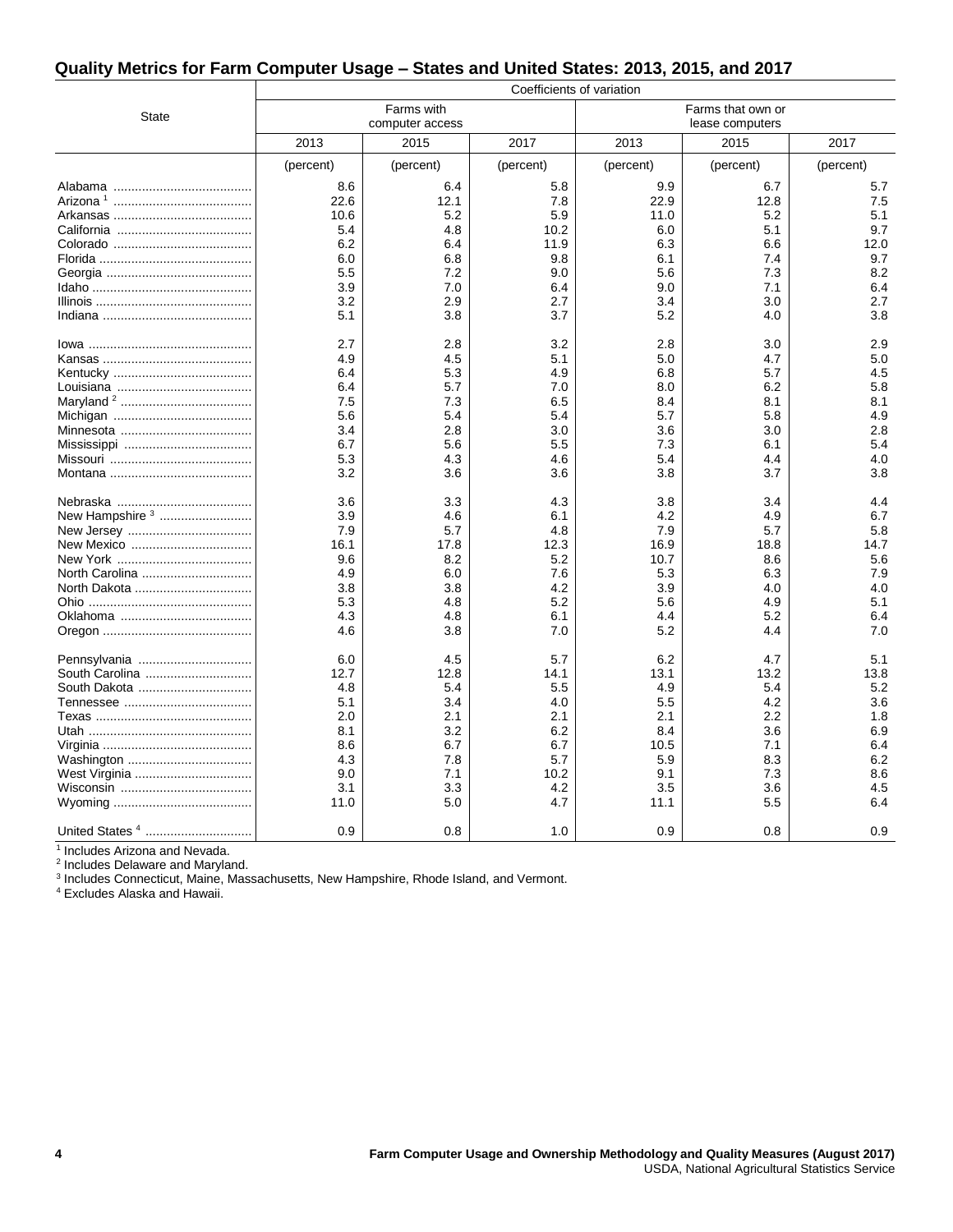## **Quality Metrics for Farm Computer Usage – States and United States: 2013, 2015, and 2017**

|                             | Coefficients of variation |                       |              |                 |            |            |
|-----------------------------|---------------------------|-----------------------|--------------|-----------------|------------|------------|
| <b>State</b>                |                           | Farms using computers |              | Farms with      |            |            |
|                             | for farm business         |                       |              | Internet access |            |            |
|                             | 2013                      | 2015                  | 2017         | 2013            | 2015       | 2017       |
|                             | (percent)                 | (percent)             | (percent)    | (percent)       | (percent)  | (percent)  |
|                             | 18.9                      | 9.4                   | 9.1          | 10.4            | 6.9        | 5.7        |
|                             | 25.6                      | 23.7                  | 17.2         | 22.6            | 12.4       | 8.2        |
|                             | 16.0                      | 8.7                   | 8.7          | 10.0            | 5.3        | 6.2        |
|                             | 8.9                       | 7.9                   | 12.3         | 6.2             | 4.7        | 10.2       |
|                             | 9.6                       | 9.2                   | 13.3         | 6.9             | 6.8        | 11.8       |
|                             | 10.0<br>9.7               | 11.7<br>10.8          | 13.7<br>12.2 | 6.1<br>6.0      | 7.1<br>7.1 | 9.3<br>9.2 |
|                             | 17.9                      | 10.8                  | 11.2         | 4.9             | 7.1        | 5.8        |
|                             | 5.3                       | 4.7                   | 4.1          | 3.4             | 3.1        | 2.7        |
|                             | 7.0                       | 5.8                   | 6.9          | 5.3             | 4.0        | 4.0        |
|                             |                           |                       |              |                 |            |            |
|                             | 3.7                       | 3.8                   | 3.8          | 2.9             | 3.1        | 3.2        |
|                             | 7.9                       | 7.0                   | 6.9          | 5.2             | 4.8        | 4.9        |
|                             | 9.5                       | 8.3                   | 7.6          | 6.7             | 5.6        | 4.9        |
|                             | 11.9                      | 13.1                  | 12.3         | 8.4             | 7.3        | 6.7        |
|                             | 13.5                      | 11.8                  | 10.8         | 8.1             | 7.9        | 7.7        |
|                             | 9.7                       | 8.1                   | 9.0          | 6.0             | 5.6        | 4.0        |
|                             | 4.7<br>12.2               | 5.0<br>9.9            | 4.7<br>8.1   | 3.5<br>7.4      | 2.9<br>5.9 | 2.7<br>5.0 |
|                             | 8.4                       | 6.4                   | 6.6          | 5.6             | 4.5        | 4.6        |
|                             | 5.9                       | 5.7                   | 5.7          | 3.1             | 3.7        | 3.3        |
|                             |                           |                       |              |                 |            |            |
|                             | 5.4                       | 4.4                   | 5.9          | 4.0             | 3.4        | 4.0        |
| New Hampshire <sup>3</sup>  | 9.4                       | 9.3                   | 11.1         | 3.9             | 4.8        | 6.6        |
|                             | 17.6                      | 10.8                  | 10.0         | 7.9             | 5.6        | 4.3        |
| New Mexico                  | 26.9                      | 23.2                  | 18.6         | 18.5            | 19.2       | 11.7       |
|                             | 15.2                      | 11.5                  | 8.6          | 10.3            | 7.7        | 5.3        |
| North Carolina              | 8.6                       | 9.6                   | 11.9         | 5.2             | 6.4        | 7.7        |
| North Dakota                | 5.2<br>7.2                | 5.3<br>6.7            | 5.3<br>6.7   | 4.2<br>5.5      | 3.8<br>4.9 | 4.1<br>5.2 |
|                             | 7.6                       | 8.8                   | 8.7          | 4.5             | 4.4        | 5.4        |
|                             | 10.8                      | 6.1                   | 9.8          | 5.4             | 4.2        | 7.1        |
|                             |                           |                       |              |                 |            |            |
| Pennsylvania                | 9.1                       | 7.5                   | 7.7          | 6.3             | 4.8        | 5.8        |
| South Carolina              | 24.9                      | 19.2                  | 16.8         | 13.9            | 14.1       | 13.3       |
| South Dakota                | 6.5                       | 7.4                   | 7.1          | 4.9             | 5.4        | 5.4        |
|                             | 8.2                       | 6.2                   | 5.9          | 5.4             | 3.8        | 4.1        |
|                             | 3.4                       | 4.0                   | 4.1          | 2.1             | 2.2        | 2.1        |
|                             | 15.4                      | 9.1                   | 10.4         | 9.9             | 3.2        | 5.7        |
|                             | 15.5                      | 10.1<br>10.7          | 8.9<br>11.5  | 8.5<br>4.4      | 7.1<br>8.2 | 6.9<br>7.7 |
| Washington<br>West Virginia | 13.3<br>13.3              | 11.3                  | 12.8         | 9.3             | 7.4        | 9.8        |
|                             | 5.7                       | $5.5\,$               | 6.6          | 3.2             | 3.5        | 3.9        |
|                             | 16.0                      | 11.2                  | 12.0         | 11.9            | 5.9        | 5.7        |
|                             |                           |                       |              |                 |            |            |
| United States <sup>4</sup>  | 1.4                       | 1.3                   | 1.4          | 0.9             | 0.8        | 0.9        |

<sup>1</sup> Includes Arizona and Nevada.

<sup>2</sup> Includes Delaware and Maryland.

<sup>3</sup> Includes Connecticut, Maine, Massachusetts, New Hampshire, Rhode Island, and Vermont.

<sup>4</sup> Excludes Alaska and Hawaii.